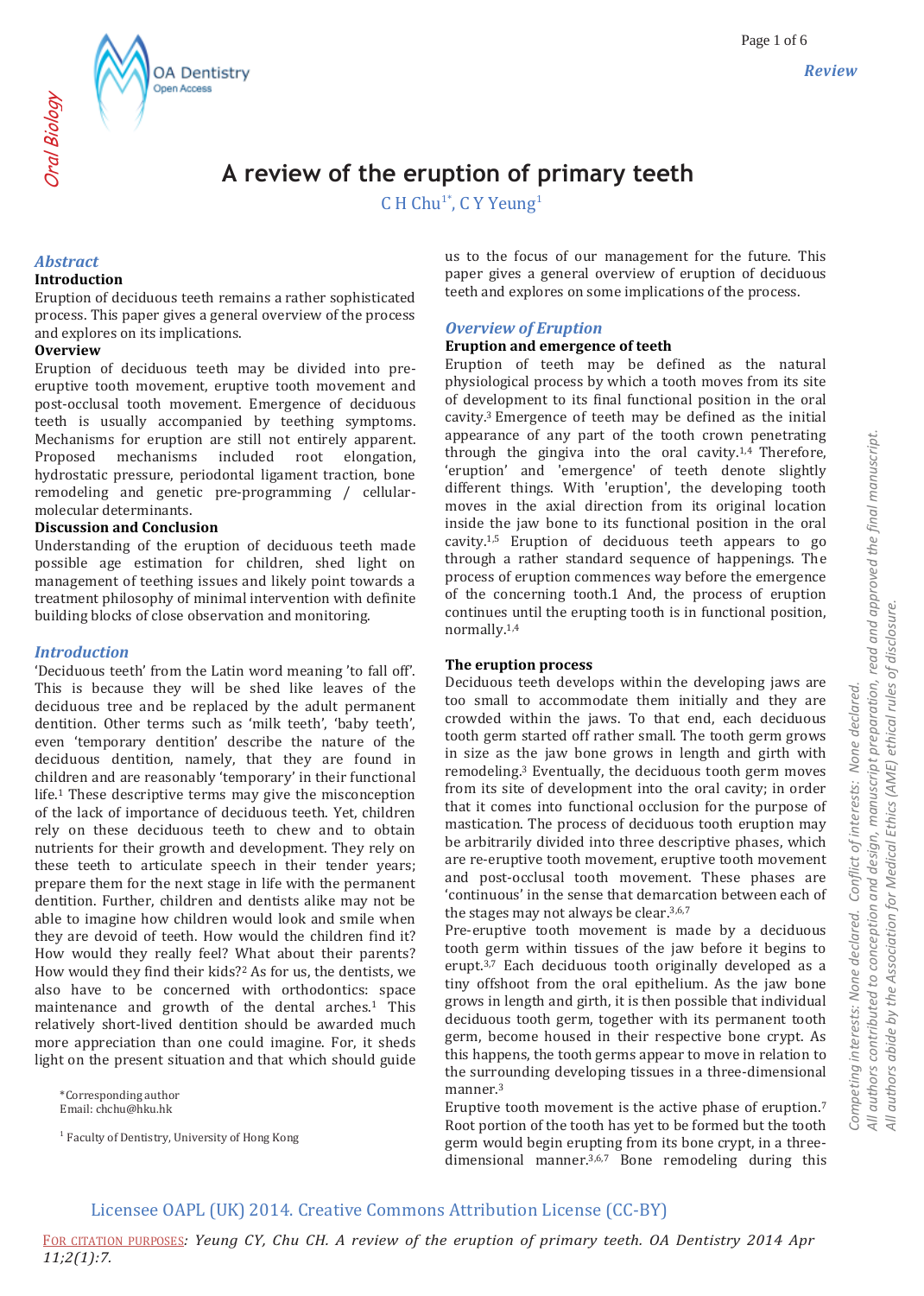*Review*



|             |    |   | Age (months)   |                |     |                             |        |    |                |                |                |                         |   |      |               |  |                           |  |                                 |                                                                                          |  |  |  |  |    |
|-------------|----|---|----------------|----------------|-----|-----------------------------|--------|----|----------------|----------------|----------------|-------------------------|---|------|---------------|--|---------------------------|--|---------------------------------|------------------------------------------------------------------------------------------|--|--|--|--|----|
|             |    |   |                |                |     |                             |        |    |                |                |                |                         |   |      |               |  |                           |  |                                 |                                                                                          |  |  |  |  |    |
|             |    |   |                |                |     |                             |        |    |                |                |                |                         |   |      |               |  |                           |  |                                 | 6 7 8 9 10 11 12 13 14 15 16 17 18 19 20 21 22 23 24 25 26 27 28 29 30 31 32 33 34 35 36 |  |  |  |  |    |
|             | 97 |   |                |                |     |                             |        |    |                |                |                |                         |   |      |               |  |                           |  |                                 | 19 20 20 20 20 20 20 20 20 20 20 20 97                                                   |  |  |  |  |    |
|             | 96 |   |                |                |     |                             |        |    |                |                |                |                         |   |      |               |  |                           |  |                                 | 18 19 19 20 20 20 20 20 20 20 20 20 20 96                                                |  |  |  |  |    |
|             | 95 |   |                |                |     |                             |        |    |                |                |                |                         |   |      |               |  |                           |  |                                 | 18 18 19 19 19 20 20 20 20 20 20 20 20 30 95                                             |  |  |  |  |    |
|             | 94 |   |                |                |     |                             |        |    |                |                |                |                         |   |      |               |  |                           |  |                                 | 17 17 18 18 19 19 19 20 20 20 20 20 20 20 94                                             |  |  |  |  |    |
|             | 93 |   |                |                |     |                             |        |    |                |                |                |                         |   |      |               |  |                           |  |                                 | 16 16 17 17 18 18 19 19 19 20 20 20 20 20 20 20 93                                       |  |  |  |  |    |
|             | 92 |   |                |                |     |                             |        |    |                |                |                |                         |   |      |               |  |                           |  |                                 | 15 16 16 17 17 18 18 18 19 19 19 20 20 20 20 20 20 92                                    |  |  |  |  |    |
|             | 91 |   |                |                |     |                             |        |    |                |                |                |                         |   |      |               |  |                           |  |                                 | 14 15 15 16 16 17 17 18 18 18 19 19 19 20 20 20 20 91                                    |  |  |  |  |    |
|             | 90 |   |                |                |     |                             |        |    |                |                |                |                         |   |      |               |  |                           |  |                                 | 13 14 15 15 16 16 17 17 17 18 18 18 19 19 19 19 20 20 90                                 |  |  |  |  |    |
|             | 89 |   |                |                |     |                             |        |    |                |                |                |                         |   |      |               |  |                           |  |                                 | 12 13 14 14 15 15 16 16 17 17 17 18 18 18 19 19 19 19 20 89                              |  |  |  |  |    |
|             | 88 |   |                |                |     |                             |        |    |                |                |                |                         |   |      |               |  |                           |  |                                 | 12 12 13 13 14 15 15 16 16 16 17 17 18 18 18 18 19 19 19 19 88                           |  |  |  |  |    |
|             | 87 |   |                |                |     |                             |        |    |                |                |                |                         |   |      |               |  |                           |  |                                 | 11 12 13 13 14 14 15 15 16 16 17 17 17 18 18 18 18 19 19 19 87                           |  |  |  |  |    |
|             | 86 |   |                |                |     |                             |        |    |                |                |                |                         |   |      |               |  |                           |  |                                 | 11 11 12 12 13 14 14 15 15 15 16 16 17 17 17 18 18 18 18 19 19 86                        |  |  |  |  |    |
|             | 85 |   |                |                |     |                             |        |    |                |                |                |                         |   |      |               |  |                           |  |                                 | 10 10 11 12 12 13 13 14 14 15 15 16 16 16 17 17 17 18 18 18 18                           |  |  |  |  | 85 |
|             | 84 |   |                |                |     |                             |        |    |                | э              |                |                         |   |      |               |  |                           |  |                                 | 9 10 11 11 12 13 13 14 14 15 15 15 16 16 17 17 17 17 18                                  |  |  |  |  | 84 |
|             | 83 |   |                |                |     |                             |        |    | s              | 9              | 9              |                         |   |      |               |  |                           |  |                                 | 10 11 11 12 12 13 13 14 14 15 15 16 16 16 17 17                                          |  |  |  |  | 83 |
|             | 82 |   |                |                |     |                             |        | 7  | $\overline{a}$ | 3              | 91             |                         |   |      |               |  |                           |  |                                 | 10 10 11 12 12 13 13 14 14 15 15 15 16 16 16                                             |  |  |  |  | 82 |
|             | 81 |   |                |                |     |                             | 6      | -7 |                | 8              |                |                         |   |      |               |  |                           |  |                                 | 9 10 10 11 11 12 12 13 14 14 14 15 15 16 16                                              |  |  |  |  | 81 |
|             | 80 |   |                |                |     | $\vert$                     | 6      | 7  |                | 8              |                |                         |   |      |               |  |                           |  |                                 | 9 9 10 11 11 12 12 13 13 14 14 15 15 15                                                  |  |  |  |  | 80 |
|             | 79 |   |                |                | 4   | $\overline{5}$              | б      | б  |                | 8              | $\mathfrak{B}$ |                         |   |      |               |  |                           |  | 9 10 10 11 12 12 13 13 14 14 15 |                                                                                          |  |  |  |  | 79 |
|             | 78 |   |                |                | 4   | 5                           | б      | 6  |                | 3              | 8              |                         |   |      |               |  | 9 10 10 11 11 12 13 13 14 |  |                                 |                                                                                          |  |  |  |  | 78 |
|             | 77 |   |                |                |     | 5                           | б      | б  |                | 7              | 8              |                         |   |      |               |  | 9 10 10 11 11 12 12       |  |                                 |                                                                                          |  |  |  |  | 77 |
|             | 76 |   | 2              | з              | 4   | а                           | 5      | б  |                | 7              | 8              | 9                       |   |      | 9 10 11 11 12 |  |                           |  |                                 |                                                                                          |  |  |  |  | 76 |
|             | 75 |   | 2              | з              | 4   | 4                           | $\leq$ | 6  | ァ              | 7              | 8              | $\overline{9}$          |   |      | 9 10 11       |  |                           |  |                                 |                                                                                          |  |  |  |  | 75 |
|             | 74 | 1 |                |                | ä   | 4                           | 馬      | 6  |                |                | s              | 9                       |   | 9:10 |               |  |                           |  |                                 |                                                                                          |  |  |  |  | 74 |
|             | 73 | 1 |                | з              | з   | 4                           | 5      | б  | ń              | 7              | g              | э                       |   | 910  |               |  |                           |  |                                 |                                                                                          |  |  |  |  | 73 |
|             | 72 |   |                |                | 3   | 4                           | 5      | б  | 6              | 7              | g              | 8                       | 9 |      |               |  |                           |  |                                 |                                                                                          |  |  |  |  | 72 |
|             | 71 |   |                |                |     | 4                           | 5      | 6  | б              | $\overline{7}$ | g              | $\overline{\mathbf{g}}$ |   |      |               |  |                           |  |                                 |                                                                                          |  |  |  |  | 71 |
| Height (cm) | 70 | 1 | $\overline{2}$ | $\overline{2}$ | 3   | 4                           | 5      | 6  | 6              | 7              |                |                         |   |      |               |  |                           |  |                                 |                                                                                          |  |  |  |  | 70 |
|             | 69 | 1 | 2              | $\overline{2}$ | 3   | $\left  \mathbf{d} \right $ | 5      | 6  | 6              | $\mathbf{7}$   |                |                         |   |      |               |  |                           |  |                                 |                                                                                          |  |  |  |  | 69 |
|             | 68 | 1 | $\mathbf{1}$   | 2              | - 3 |                             | 43.5   | 6  | 6              |                |                |                         |   |      |               |  |                           |  |                                 |                                                                                          |  |  |  |  | 68 |
|             |    |   |                |                |     |                             |        |    |                |                |                |                         |   |      |               |  |                           |  |                                 | 6 7 8 9 10 11 12 13 14 15 16 17 18 19 20 21 22 23 24 25 26 27 28 29 30 31 32 33 34 35 36 |  |  |  |  |    |
|             |    |   |                |                |     |                             |        |    |                |                |                |                         |   |      |               |  |                           |  |                                 |                                                                                          |  |  |  |  |    |

**Figure 1:** Age estimation according to height and the number of erupted primary teeth.

phase for the deciduous teeth, may not be too apparent because the tooth germ is usually not totally covered by dense alveolar bone and is already quite close to the oral mucosa.<sup>8</sup> Yet, bone in the fundus of the crypt is continuously being remodeled to form a socket that house the erupting tooth, while its root is continuously taking shape.3,6,7 As the erupting tooth nears surface epithelium of the oral mucosa, there is a thickening and transformation of the enamel epithelium (giving rise to the reduced enamel epithelium) and fusion with the oral epithelium. Consequently there is no bleeding on penetration of the oral mucosa as the deciduous tooth germ emerges into the oral cavity. Around this time is when the infant experiences symptoms of teething.6,9 On emergence of the deciduous teeth, the speed of eruption begins to accelerate.<sup>6</sup> This is when the tooth continues to erupt into occlusion, the phase of the pre-occlusal tooth movement. During this phase, bone forms at the base of the crypt and root of the tooth continues to take shape. Continual remodeling of connective tissues around the tooth shapes the periodontium, which, on maturation, maintains the erupted tooth in functional position.6,10

Post-occlusal tooth movement is the tooth movement that maintains the position of the erupted tooth in occlusion while the jaws continue to grow and compensate for occlusal and proximal tooth wear.3,8,11 There is a consolidation of the periodontal support of the tooth and completion of root formation.<sup>8</sup> Minor tooth movement may

| <b>Local Symptoms</b>                                                                                                                                                                                     | <b>General / Systemic</b><br><b>Symptoms</b>                                                                                                                                                                                                                                                                  |
|-----------------------------------------------------------------------------------------------------------------------------------------------------------------------------------------------------------|---------------------------------------------------------------------------------------------------------------------------------------------------------------------------------------------------------------------------------------------------------------------------------------------------------------|
| Drooling/sialorhoea<br>Ear rubbing or pulling on the<br>same side as the erupting tooth<br>Facial flushing/circumoral rash<br>Gingival inflammation<br>Gingival<br>itching/rubbing/biting/sucking<br>Pain | Bowel<br>upset<br>(eg.<br>Constipation, loose stools<br>and diarrhea)<br>Cough<br>Ear infection<br>Fever<br>Irritability/malaise<br>Loss of appetite/altered<br>fluid intake<br>Running nose<br>Rashes eg. in diaper area<br>Sleep disturbance<br>Smelly urine<br>Vomiting<br>Wheezing/asthma<br>exacerbation |
|                                                                                                                                                                                                           |                                                                                                                                                                                                                                                                                                               |

**Table 1: Reported symptoms attributed to teething.**

be present to compensate for any tooth wear, attrition and growth of the jaw; in order that the deciduous tooth is kept functional in occlusion.3,6,7,8,11

#### *Emergence of deciduous teeth*

The emergence of deciduous teeth at infancy is commonly referred to as 'teething'.<sup>9</sup> Emergence of deciduous teeth usually begins at around six months after birth. Teething

## Licensee OAPL (UK) 2014. Creative Commons Attribution License (CC-BY)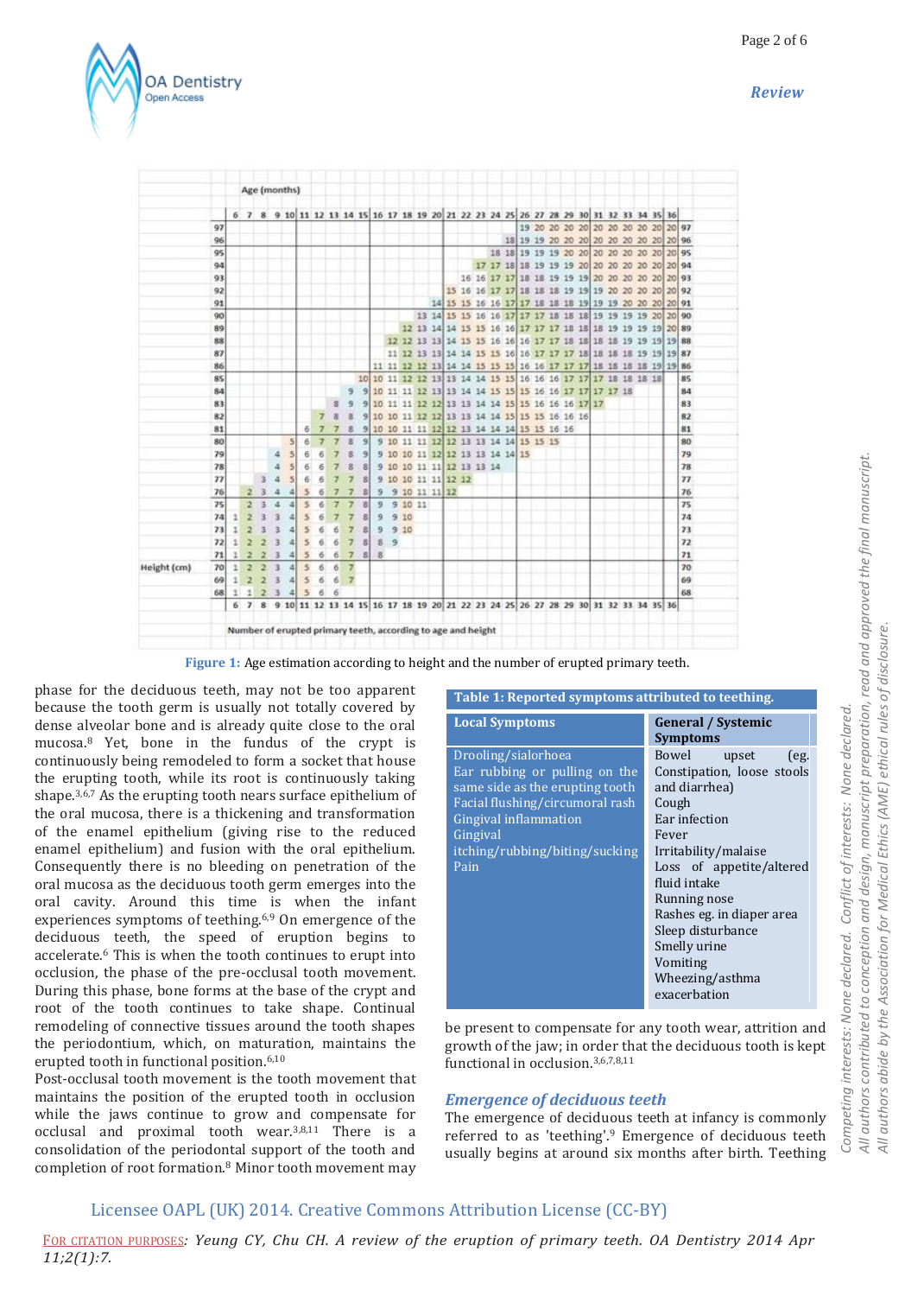*Review*



|                                    | Table 2: Mean age of eruption (months) of primary teeth from various countries. |                |             |              |             |              |             |                |             |              |  |  |  |  |  |
|------------------------------------|---------------------------------------------------------------------------------|----------------|-------------|--------------|-------------|--------------|-------------|----------------|-------------|--------------|--|--|--|--|--|
| <b>Tooth</b>                       |                                                                                 | <b>Nigeria</b> |             | <b>Saudi</b> | Iraq        |              |             | <b>Iceland</b> | <b>USA</b>  |              |  |  |  |  |  |
|                                    | <b>Boys</b>                                                                     | Girls          | <b>Boys</b> | Girls        | <b>Boys</b> | <b>Girls</b> | <b>Boys</b> | <b>Girls</b>   | <b>Boys</b> | <b>Girls</b> |  |  |  |  |  |
| $\sqrt{51, 61}$                    | 9.3                                                                             | 10.2           | 11.2        | 11.2         | 10.7        | 10.6         | 9.0         | 9.2            | 9.4         | 8.8          |  |  |  |  |  |
| 52,62                              | 12.0                                                                            | 13.0           | 13.1        | 13.3         | 10.1        | 11.4         | 10.4        | 10.2           | 12.0        | 11.8         |  |  |  |  |  |
| 53,63                              | 17.8                                                                            | 18.3           | 21.1        | 21.1         | 18.8        | 19.9         | 17.6        | 18.0           | 21.0        | 20.8         |  |  |  |  |  |
| 54.64                              | 16.0                                                                            | 16.9           | 16.9        | 16.9         | 16.3        | 16.4         | 15.1        | 15.0           | 17.5        | 16.3         |  |  |  |  |  |
| 55,65                              | 26.1                                                                            | 26.1           | 28.2        | 28.3         | 26.0        | 27.0         | 26.1        | 25.1           | 31.0        | 31.4         |  |  |  |  |  |
| 81.71                              | 7.6                                                                             | 7.9            | 8.4         | 8.5          | 9.2         | 8.4          | 8.0         | 6.9            | 7.2         | 7.7          |  |  |  |  |  |
| 82.72                              | 12.4                                                                            | 12.9           | 14.4        | 14.6         | 14.0        | 14.3         | 12.1        | 11.8           | 13.1        | 13.3         |  |  |  |  |  |
| 83,73                              | 18.2                                                                            | 18.8           | 21.0        | 21.1         | 19.0        | 20.3         | 19.2        | 18.2           | 20.9        | 20.5         |  |  |  |  |  |
| 84.74                              | 16.3                                                                            | 16.0           | 17.2        | 17.1         | 16.9        | 17.0         | 16.2        | 15.4           | 16.6        | 16.4         |  |  |  |  |  |
| 85.75                              | 24.1                                                                            | 24.2           | 27.9        | 28.0         | 26.0        | 25.1         | 25.6        | 23.7           | 30.0        | 29.5         |  |  |  |  |  |
| *Adapted from Oziegbe et al, 2008. |                                                                                 |                |             |              |             |              |             |                |             |              |  |  |  |  |  |

for the twenty deciduous teeth completes at around thirty months after birth.12,13 The period of teething coincides with a diminution of circulating maternal antibodies and developmental changes. As such, this could be a period when the child is relatively prone to illness.<sup>14,15</sup> Coincidentally as well, is that, over this period, it has been observed that teething is usually accompanied by 'teething symptoms'. Teething symptoms could be local symptoms, such as pain and gingival itching, and systemic symptoms, such as fever and irritability (Table 1). As can be seen, teething symptoms can appear rather 'general' or 'obscure' in nature. This could be especially cumbersome trying to arrive at the correct diagnosis.

## *Sequence and timing of eruption*

The sequence of eruption of deciduous teeth is reasonably constant. The sequence follows in the order of central incisor, lateral incisor, first molar, canine and second molar. Usually, mandibular teeth emerges prior to the maxillary counterpart.1,9,12,13,16,17 Some minor ethnic variations exists<sup>18,19</sup> as shown in Table 2.

Unlike the sequence of eruption, there could be considerable variation in the timing of eruption, as measured by the emergence of erupting teeth.1,19,20,21 As far as timing of the emergence of teeth is concerned, there appeared to be some amount of variation between the different genders and amongst different ethnic groups (Table 2). On the whole, it appears that deciduous teeth emerges earlier in boys; and that eruption completes earlier in boys.<sup>19</sup> Hagg et al<sup>22</sup> found that gender difference in the time of emergence of the various teeth was small and insignificant. Folayan et al<sup>18</sup> found no observable effect of socio-economic status and breast feeding on the timing of the emergence of deciduous teeth.

## **Pattern of Eruption**

Studies suggested that deciduous teeth emerge earlier in boys than in girls.18,19,22 The range of the length of time for all the deciduous teeth to emerge is about 20 to 30 months.18,19,21,22 Some ethnic, gender and temporal variations are observed. Further, it does not appear to be any hard and fast rule on the right-left order of emergence.<sup>21</sup> Mihailids and co-workers<sup>23</sup> observed that the right-left emergence is kind of symmetrical and that each antimeric pair emerges within two weeks of each other.

## **Mechanisms of Eruption**

Mechanisms for eruption are still not entirely apparent. Proposed Mechanisms of Eruption includes root elongation, hydrostatic pressure (tissue fluid pressure), periodontal ligament traction, bone remodeling and genetic pre-programming (cellular-molecular determinants).<sup>7</sup>

Root elongation is proposed as mechanisms for eruption because root of the erupting tooth is not yet fully formed upon eruption. Even after emergence, the root continues to develop and elongate into its final length. It is thus postulated that the elongation of the root could exert a force on the underlying bone and propels the erupting tooth occlusally into the oral cavity.<sup>10</sup> Of course, for such a mechanism to work, there needs to be a concrete base apical to the developing root, capable of withstanding the force or pressure from the elongating mass of the root 'digging' into the alveolar bone.<sup>7</sup> Yet, some researchers suggested that root elongation cannot be the mechanism because rootless teeth erupts.<sup>7,11</sup> It is unlikely that the three-dimensional path of eruption could be possible through relying on root elongation alone.<sup>6,7</sup>

Hydrostatic pressure (tissue fluid pressure) is proposed to be a mechanism for eruption because the vascular system inside or apical to the tooth germ could have a greater pressure than that outside of the tooth germ. Pressure from the interstitial fluids may push the bell-shaped tooth germ occlusally into the oral cavity.7,10,24,25 A pressure gradient appeared to be present within and outside of the erupting crown.<sup>11</sup> Yet, the hydrostatic pressure theory does not always explain eruption fully. A tooth would still erupt on excision of its growing roots, and hence, the periapical vasculature.<sup>7</sup>

Periodontal ligament traction is also a proposed mechanism of tooth eruption.<sup>7</sup> It is postulated that fibroblasts, which developed from the dental follicle, in the connective tissues provided the force required for

# Licensee OAPL (UK) 2014. Creative Commons Attribution License (CC-BY)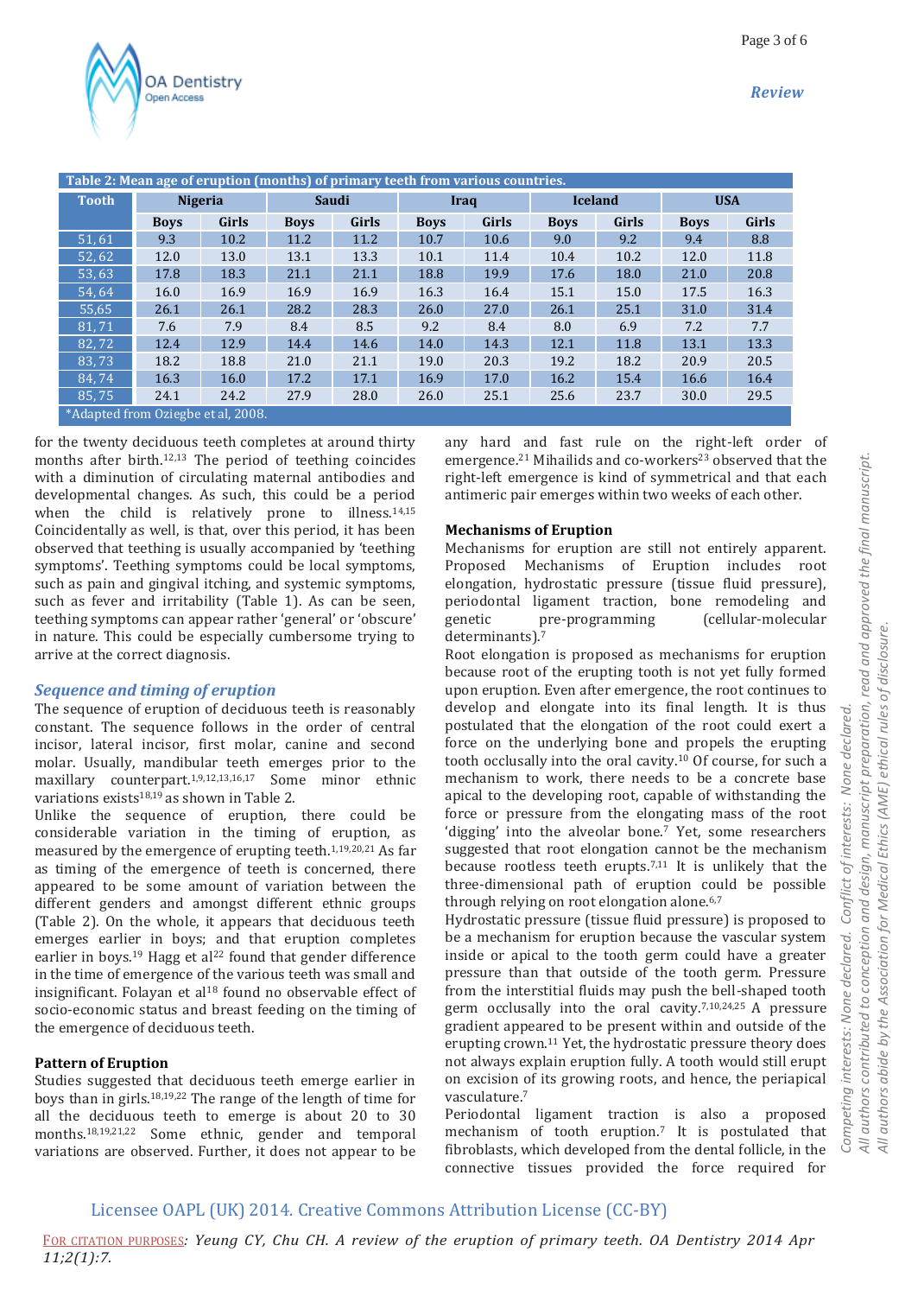

eruption. The obliquely inclined fibroblasts have been shown to contract and possibly pull the erupting tooth out during eruption.<sup>11</sup> It has been argued that the structural elements of frequent cell-to-cell contacts between periodontal ligament fibroblasts could permit summation of the contractile forces necessary for eruption.<sup>7</sup> There are some, who would argue that the traction force is only present after the commencement of the process of eruption; hence, does not account for the initial phase of eruption.<sup>10</sup> Furthermore, teeth with periodontal ligament may not always erupt, such as in the case of osteopetrotic mutations.6 Consequently, it has been concluded that this particular mechanism of periodontal ligament traction may not be the sole mechanism behind eruption.7,10,25

Bone remodeling is also proposed as a mechanism for tooth eruption because alveolar bone forms during tooth development, and tends to be deficient where tooth fails to develop.<sup>7</sup> It thus seems that alveolar bone growth, tooth development, and eruption are interdependent. Naturally, it has been proposed that formation of alveolar bone apical to developing tooth germs is conducive to eruption.<sup>6</sup> The mechanism being that bone formation apical to the erupting tooth germ propels the tooth germ occlusally while osteoclastic activities present coronal to the erupting tooth germ opens up the path of eruption. Interesting is that base of the crypt of the permanent first and third molars continually resorbs on eruption of these teeth. However, for the second premolar and molar bone deposition was observed on the floor of the respective crypts.<sup>7</sup> In addition, experiments done by various investigators have since demonstrated that dental follicle is actually the essential element in the process of eruption.<sup>6,7,11</sup> Gorski et al<sup>26</sup> reported that teeth without dental follicles simply do not erupt. It appears that the dental follicle is central the element inducing formation of cells capable of bone remodeling observed over the process of eruption.6,7,26,27

Genetic pre-programming / cellular-molecular determinants was suggested as a mechanism of tooth eruption because a study found a large number of genes involved in tooth development and eruption.<sup>8</sup> Various molecular determinants, such as growth factors, colony stimulating factor, monocyte chemotactic protein-1 have been implicated in the process of tooth eruption. There has been suggestions of hormonal control of eruption, since that a circadian rhythm of eruption exists in human subjects, in the case of premolar eruption.<sup>11</sup> It is postulated that complex interactions between growth factor, transcription factors and hormones, etc. drives the eruption process.<sup>27</sup>

To summaries, it is unlikely that any single one of the above postulated mechanisms explains the entire eruption process. Rather, given the available evidence, it is likely that there is some sort of complicated genetic preprogramming of the eruption process. It is also possible that the pre-programmed process response to certain environmental cues<sup>26,27,28</sup> and employs various different mechanisms at various stage of the eruption process.

## *Discussion: Practical Implications of Eruption* **Age estimation for children**

Given the relative constant sequence and reasonably similar timing of the process of eruption, it is possible to derive an educated estimation of the age of a child up to 5 to 6 years of age. $20,29,30$  Bastos et al<sup>4</sup> reported on a previous proposed formula by Bailey<sup>31</sup>. The formula produces a rough estimation of age for children aged 6 to 24 months of age when the date of birth is unavailable. The formula is simple and is as follows: Age (in months) =  $6 +$  number of emerged deciduous teeth. Notwithstanding is that other information, such as socio-demographics (e.g. low birth weight) and medical history (e.g. chronic diseases and conditions), if available are also of bearing.<sup>4</sup>

Children's dental age may also be assessed radiographically or clinically. However, a young child may not be co-operative with radiographic examination. On the other hand, clinically counting the number of teeth present in the mouth appears to be a more appropriate quick simple alternative.29,30 Charts may be employed for estimating age of a child (Figure 1). Age estimation by the deciduous teeth could be quite informative in the sense that the teeth erupts in a reasonably linear fashion, at rather regular intervals of approximately 2 to 2.5 months.<sup>1</sup> One drawback of this method is that dental history of the child could be crucial. This is because the method relies on all emerged teeth being present and recognizable.<sup>32</sup> Other information of the child, such as medical and social history, socio-demographics (e.g. height and weight, gender, ethnicity), should also be collected. For, the current literature suggests that such variables may have bearing on the growth of the child, and thus, masking the temporal age of the child.<sup>32</sup>

Various investigators have found some minor differences in the emergence of deciduous teeth present between the different genders.<sup>30,32</sup> In general, boys appear to have their first teeth erupted earlier than girls; and girls tend to have all their deciduous teeth present a bit earlier than boys.30,32 Studies suggested that the height and age of a child has significant correlation with the number of deciduous teeth present, and a taller child is likely to have more deciduous teeth present.4,29 The number of deciduous teeth present may be useful in estimating age of a child. However, other variables, such as dental history, height and sociodemographic data, should also be taken into account.<sup>20</sup>

## *Teething Issues*

Given the local and systemic symptoms (Table 1), it appears that teething could easily be the scapegoat for many common conditions. This could be potentially worrisome when the process of teething could spread over approximately 20 to 30 months.<sup>8</sup> Yet, it is also true that sometimes genuine underlying medical and/or developmental condition, such as undiagnosed herpetic gingivostomatitis, could be present.9,14,33 Therefore, accurate diagnosis and careful observation of the concerning child is important. Some reported historic

 $\frac{1}{4}$  $\frac{1}{2}$ 

## Licensee OAPL (UK) 2014. Creative Commons Attribution License (CC-BY)

FOR CITATION PURPOSES*: Yeung CY, Chu CH. A review of the eruption of primary teeth. OA Dentistry 2014 Apr 11;2(1):7.*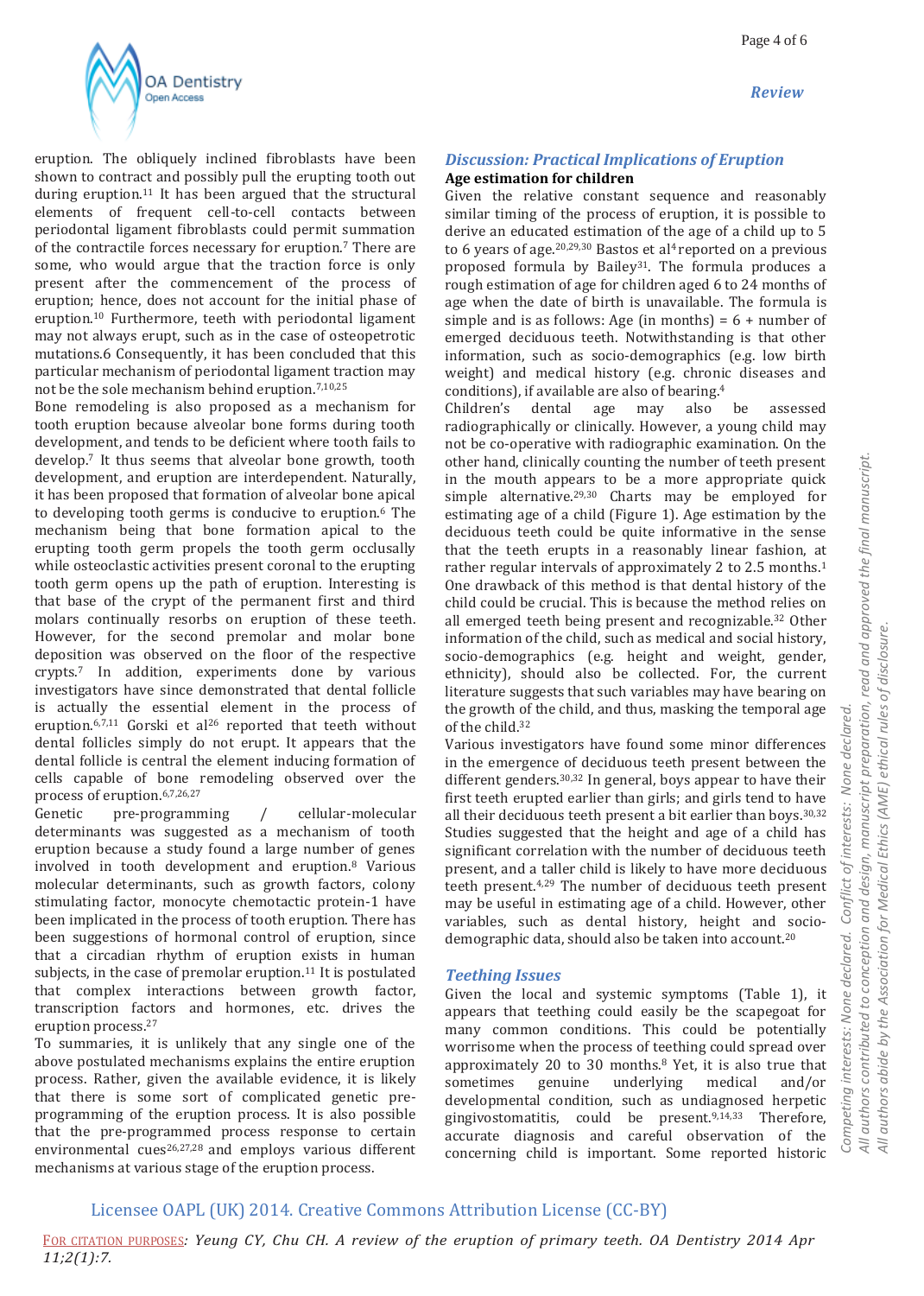

management of teething included local measures such as lancing, applying leeches directly onto the gingiva; systemic medicaments like opiates, lead acetate; even nonpharmacological asinine therapies such as dietary changes, emetics and laxatives.<sup>16,33,34</sup> Contemporary managements of teething can be non-pharmacological use of pacifiers, non-sweetened rusks, reassurance and pharmacological use of topical and systemic analgesics.<sup>34</sup> Alternative holistic medicine such as acupressure, aromatherapy, massage and homeopathy were suggested but practices of sugary food and drinks, topical application of alcohol are not recommended.<sup>34</sup>

From both the historic and contemporary management modalities, it does appear that teething could be rather difficult for both the child and family. In fact, teething was seen as a life-threatening even until the late 19<sup>th</sup> century. Teething coincides with a particularly vulnerable period in life and had 'accounted for' rather high infant mortality rate in the past.<sup>33</sup> Indeed, teething accounted for 12% of the total deaths in children younger than four years old in the Registrar General's Report of 1842.33,34 Hence, the above rather interesting historic and contemporary accepted modes of 'treatment'. It should be interesting to find out on the local beliefs on teething. For instance, the Turks regard teething as a happy indicator for the developmental stage of a child.<sup>9</sup> It is of interest whether some traditional remedies of teething exist that is safer and less invasive for the child; or that whether the social/family structure is conducive to simple uneventful management of the complaining child.<sup>5</sup> The study by Sarrell et al<sup>14</sup> highlighted some incongruent views and opinions on teething amongst the medical team and parents of the complaining child. Such a situation could potentially be a concern, not just for arriving at a correct diagnosis but also for dictating a safe and appropriate management for the affected child. This could be an area that warrants more research and investigation.

## *Conclusion*

Eruption of the deciduous teeth may be the first step to the occlusal development. This complex and sophisticated process initiates at a time when the child is still at its infancy. Such is a time when communication between the child and us, the dentist, any adult, even its mother, could be difficult to comprehend.<sup>35</sup> During such a phase in time, the enigma in communication is only too easily coupled with personality traits and temperament;<sup>36</sup> and, consequently, too easily progresses to undiagnosed misunderstanding between the communicating parties. Usually the issue remains well into early childhood when the child is more amenable to weaning, made possible through the developing occlusion, and most euphorically may still be pacified by a dummy. Yet, just as the deciduous dentition is at its infantile stage, so is the systemic body system. Given the above phenomenal situation, as healthcare professionals, there should be clear implications in our treatment philosophy, aim or direction

in order to cater for these growing little darlings who got troubled by their deciduous dentition –This is most likely the time for minimal intervention and best to keep closing observation and monitoring, as in the case of teething.

## *References*

1.Scheid RC. Woelfel's Dental Anatomy: Its Relevance to Dentistry. 7th ed. Philadelphia: Lippincott Williams & Wilkins; 2007:324-358.

2.Fonte PP, Colares V, Santos F, Caraciolo G. The social impact of children's dentofacial appearance. Eu Arch Paed Dent. 2008;9:84-89.

3.Nanci A. Ten Cate's Oral Histology, Development, Structure and Function. 8th ed. Mosby, 2008;p233-252.

4.Bastos JL, Aurelio Peres M, Glazer Peres K, Banos AJD. Infant growth, development and tooth emergence patterns: A longitudinal study from birth to 6 years of age. Arch of Oral Biology. 2007;52:598-606.

5.Feldens CA, Faraco Jr IM, Ottoni AB, Feldens EG, Vitolo MR. Teething symptoms in the first year of life and associated factors: A cohort study. J Cl Ped Dent. 2010; 34:201-206.

6.Marks SC Jr, Schroeder HE. Tooth eruption: theories and facts. Anat Rec. 1996;245:374-93.

7.Ten Cate AR. Oral Histology: Development, Structure, and Function. 4th ed. St. Louis: Mosby; 1994.

8.Retrouvey J-M, Godberg M, Schwartz S. Ch. 5.Dental development and maturation, from the dental crypt to the final occlusion. In: Glorieux F, Pettifor JM, Juppner H, editors. Pediatric Bone. 2nd Ed. Oxford: Elsevier, 2012.p83- 108.

9.Baykan Z, Sahin F, Beyazova, Ozcakar B, Baykan A. Experience of Turkish parents about their infants' teething. Child Care Health Dev. 2004;30:331-336.

10.Melcher AA, Furseth R. Ch.6.Tooth eruption and shedding of primary teeth. In: Mjor IA, Fejerskov O, editors, Human Oral Biology and Histology. 1st ed. Copenhagen: Munksgaard;1986.p177-202.

11.Craddock HL, Youngson CC. Eruptive tooth movement – the current state of knowledge. Br Dent J. 2004;197(7):385-391.

12.Lunt RC, Law DB. A review of the chronology of eruption of deciduous teeth. J Am Dent Assoc. 1974;89:872-879.

13.Schroeder HE. Oral Structural Biology; Embryology, structure, and function of normal hard and soft tissues of the oral cavity and temporomandibular joints. Stuttart: Georg Thieme Verlag; 1991.

14.Sarrell EM, Horev Z, Cohen Z, Cohen HA. Parents' and medical personnel's beliefs about infant teething. Patient Educ Couns. 2005;57:122-125.

15.Storey M, Jordan S. An overview of the immune system. Nursing Standards. 2008;23:47-57.

16.Dean JA, Avery DR, McDonald RE. McDonald and Avery's Dentistry for the Child and Adolescent. 9th ed. Maryland Heights: Mosby Elsevier, 2011.

# Licensee OAPL (UK) 2014. Creative Commons Attribution License (CC-BY)